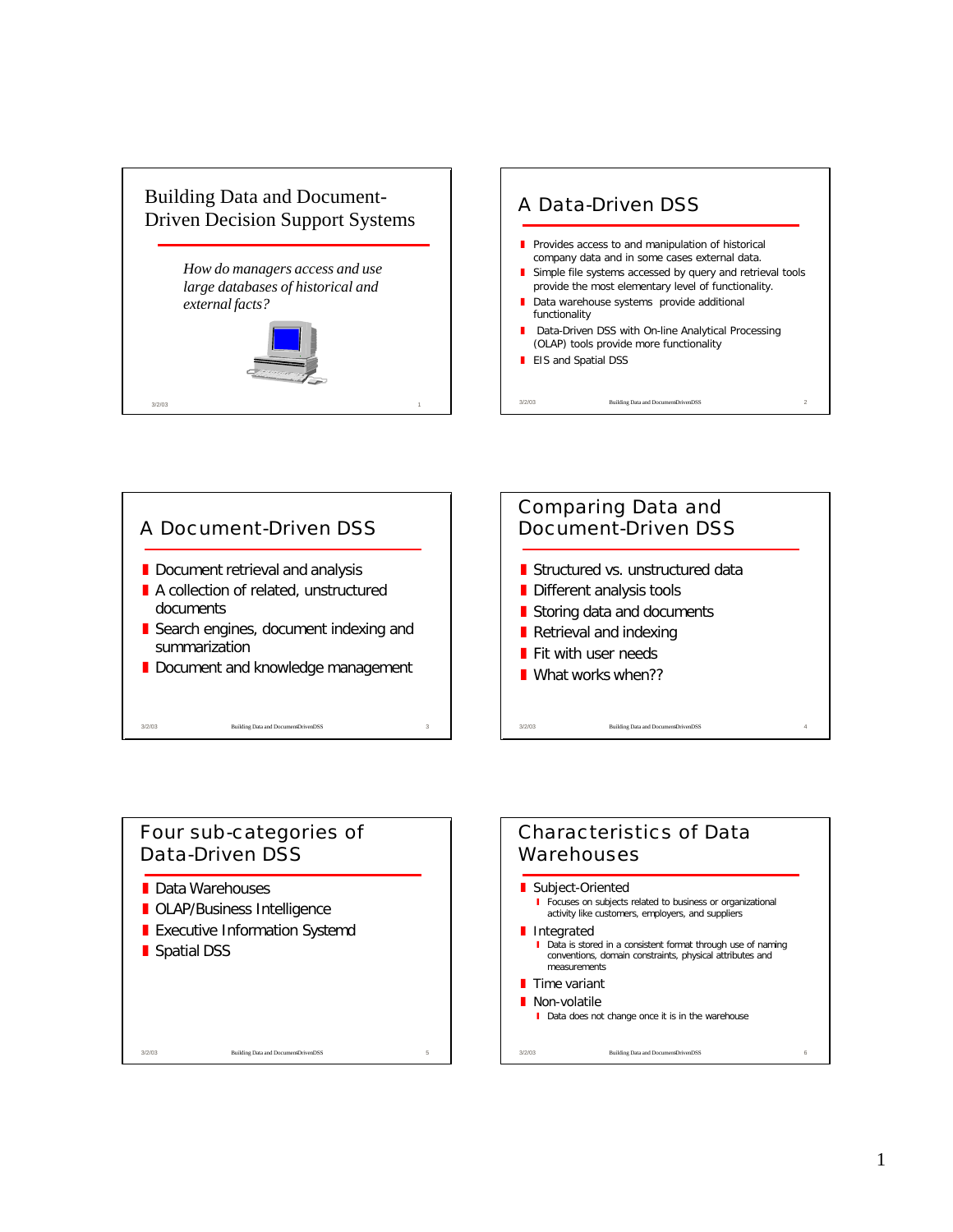











 $\blacksquare$  EIS term has historical value in that such systems were developed separately from DSS and GDSS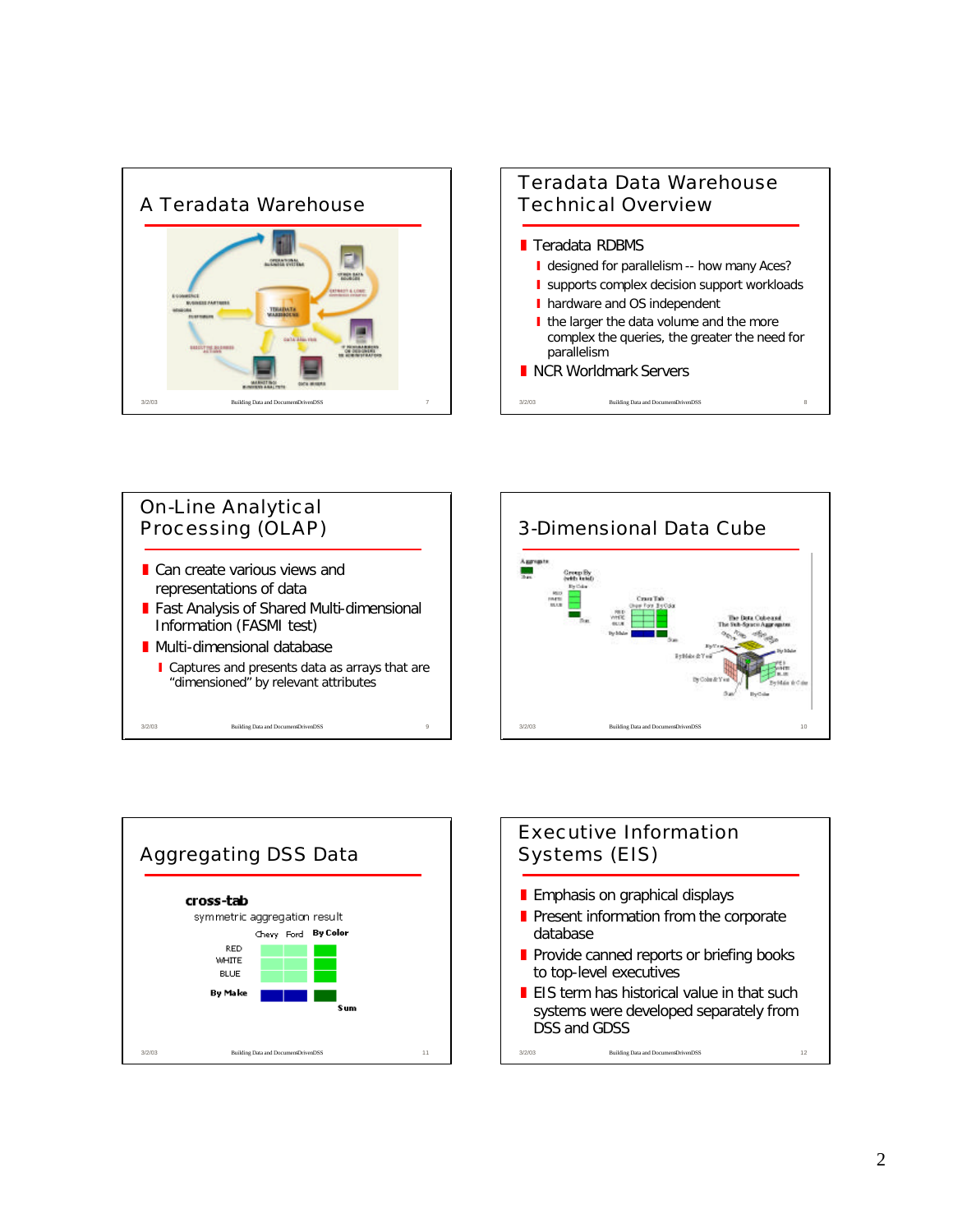# Executive Information **Systems**

- $\blacksquare$  EIS focuses on the decision-making information needs of senior managers
- Let's manager's "drill down" for more information and then try to manage data and avoid overload for the manager
- **F** Enterprise-Wide DSS that helps senior managers analyze , compare, and highlight trends to recognize opportunities and/or problems

3/2/03 Building Data and Document-Driven DSS 13







### Managers and Data-Driven DSS

- $\blacksquare$  Managers want to find their own answers to business questions
- **E** Managers are **NOT** willing to wait while financial or marketing analysts create special reports from databases

3/2/03 Building Data and Document-Driven DSS 17

Managers are the customers and advocates for data-driven DSS

# Comparing DSS Data and Operating Data

- **DSS Data is data ABOUT** transactions and occurrences
- $\blacksquare$  Operating Data is a record of specific business transactions
- $\blacksquare$  These two types of data differ in five ways: Data Structures, Time Span, Summarization, Data Volatility, Data Dimensionality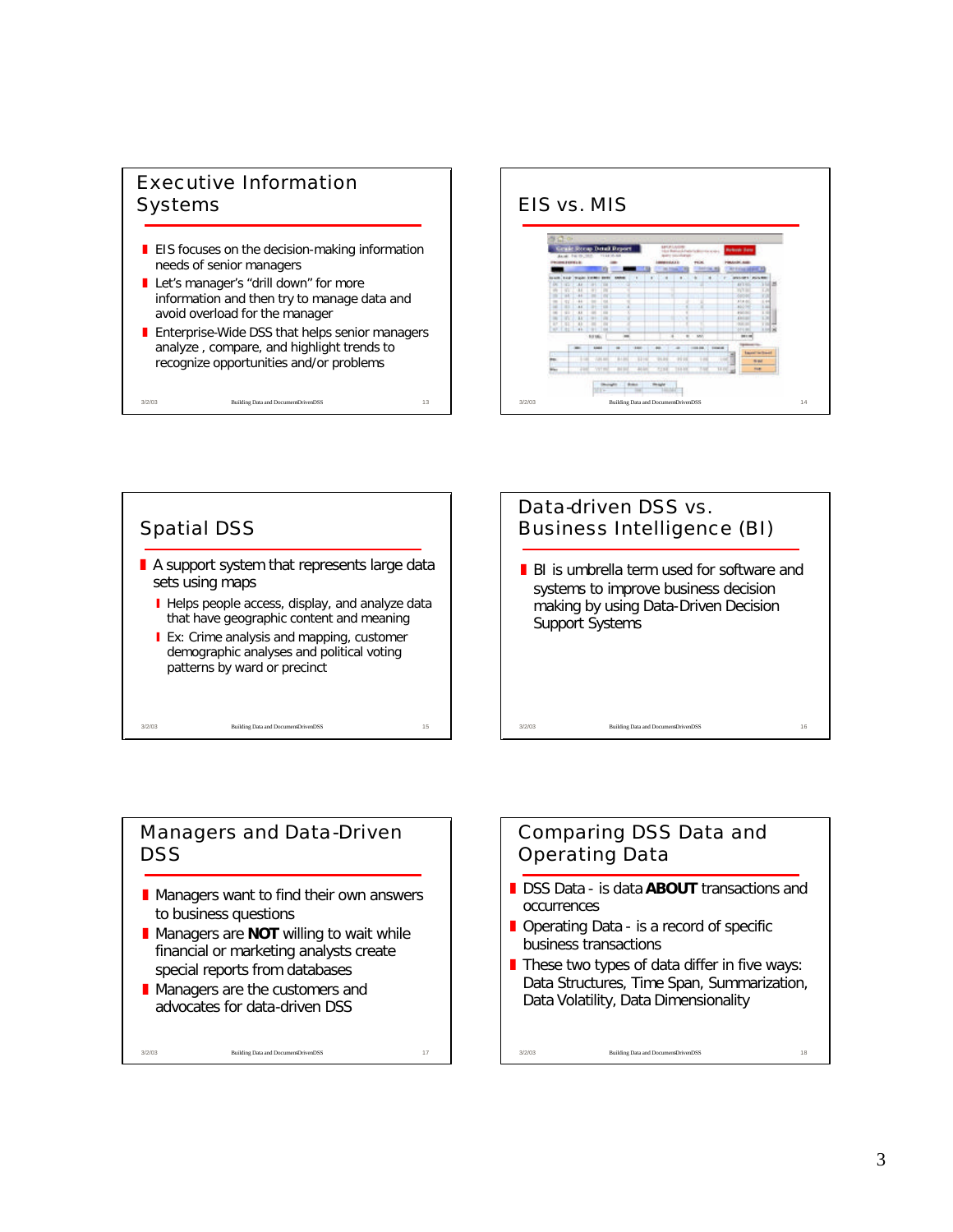

#### **Data Structures**

#### **I** DSS Data

- I Tables will need to be joined to complete a query
- I Do not include details of each transaction
- I Includes summaries of the transactions I May have data redundancies in the data structures

3/2/03 Building Data and Document-Driven DSS 19

if that will speed up queries - normalization is not required







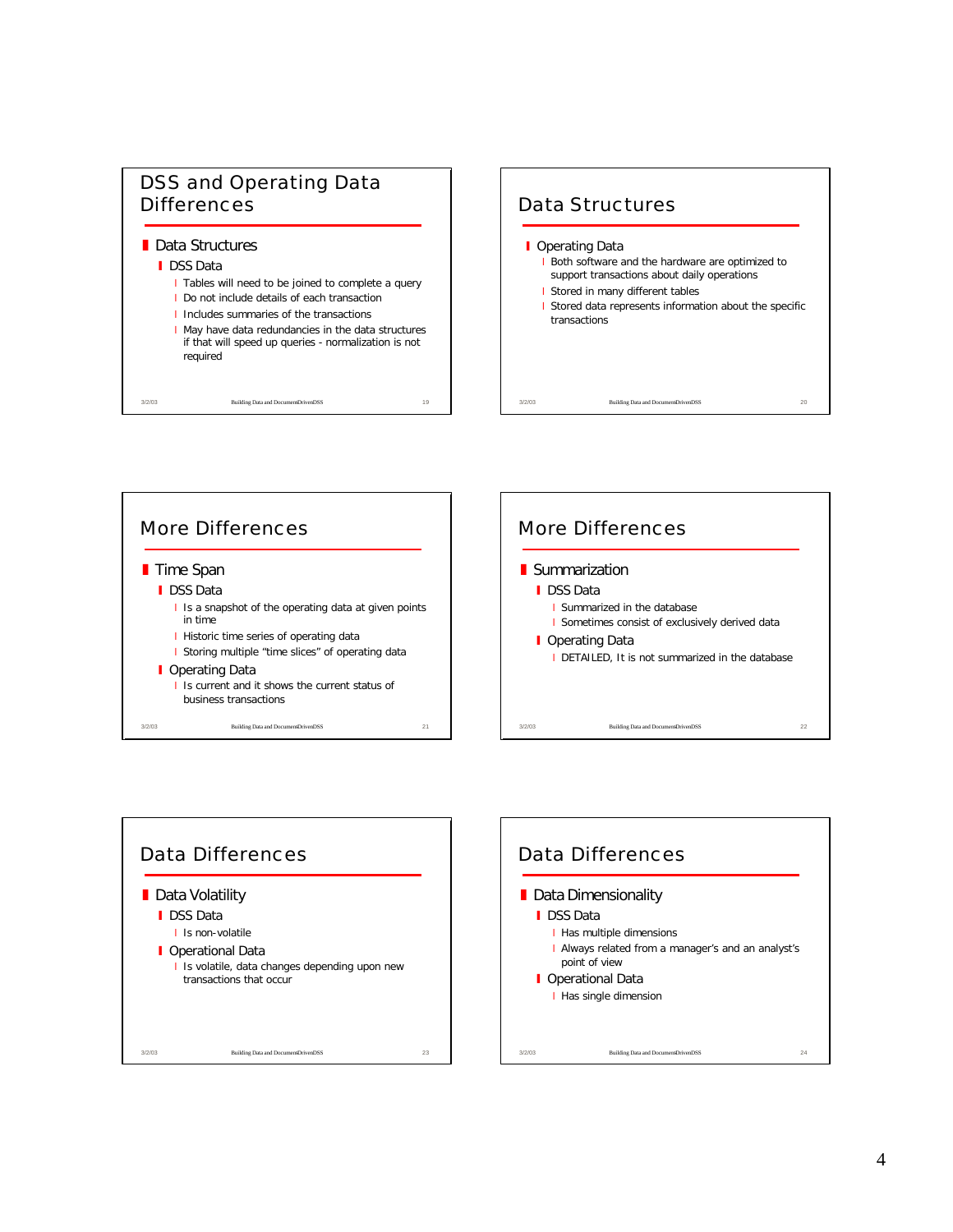### Metadata

- "Data about data"
- Provides a directory to help decision support system DBMS locate contents of the data warehouse or data store
- Guide to mapping data as it is transformed from the operational environment to the data warehouse environment

3/2/03 Building Data and Document-Driven DSS 25

#### Metadata

- Serves as a guide to the algorithms used for summarization of current detailed data
- Semantic information associated with a given variable
- $\blacksquare$  Must include business definitions of the data and clear, accurate descriptions of data types, potential values, the original source system, data formats, and other characteristics

| <b>Factors</b>  | <b>Operating Data</b> | <b>DSS Data</b>           |
|-----------------|-----------------------|---------------------------|
| Data Structures | normalized            | integrated                |
| Time Span       | current               | historical                |
| Summarization   | none                  | extensive in some systems |
| Data Volatility | volatile              | non-volatile              |
| Data Dimensions | one dimension         | multiple dimensions       |
| Metadata        | desirable             | required and important    |





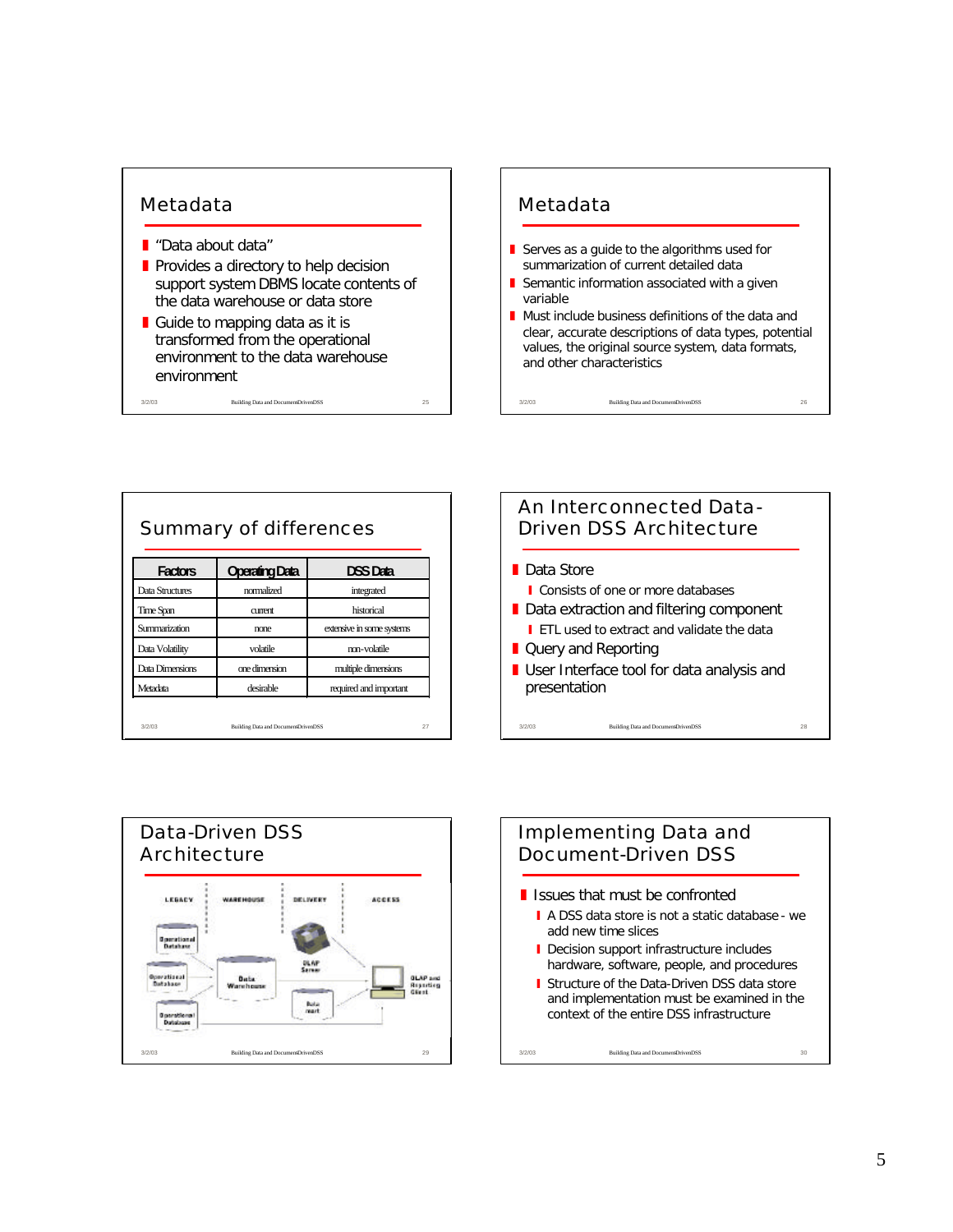## Implementing Data-Driven **DSS**

#### **T** Technical Aspects

**I** Must provide required analysis capabilities with acceptable query performance

3/2/03 Building Data and Document-Driven DSS 31

- Data-Driven DSS must support the data analysis needs of the decision-makers
- **Veb-based, real-time systems**







## In Conclusion

- Different technologies are needed for systems built using structured data versus documents.
- Data-driven DSS have evolved from simple verification of facts to analysis of the data and now to sophisticated analysis of very large historical data sets.
- Building Data and DocumentDrivenDSS  $\blacksquare$  We are still innovating with Documentdriven DSS.